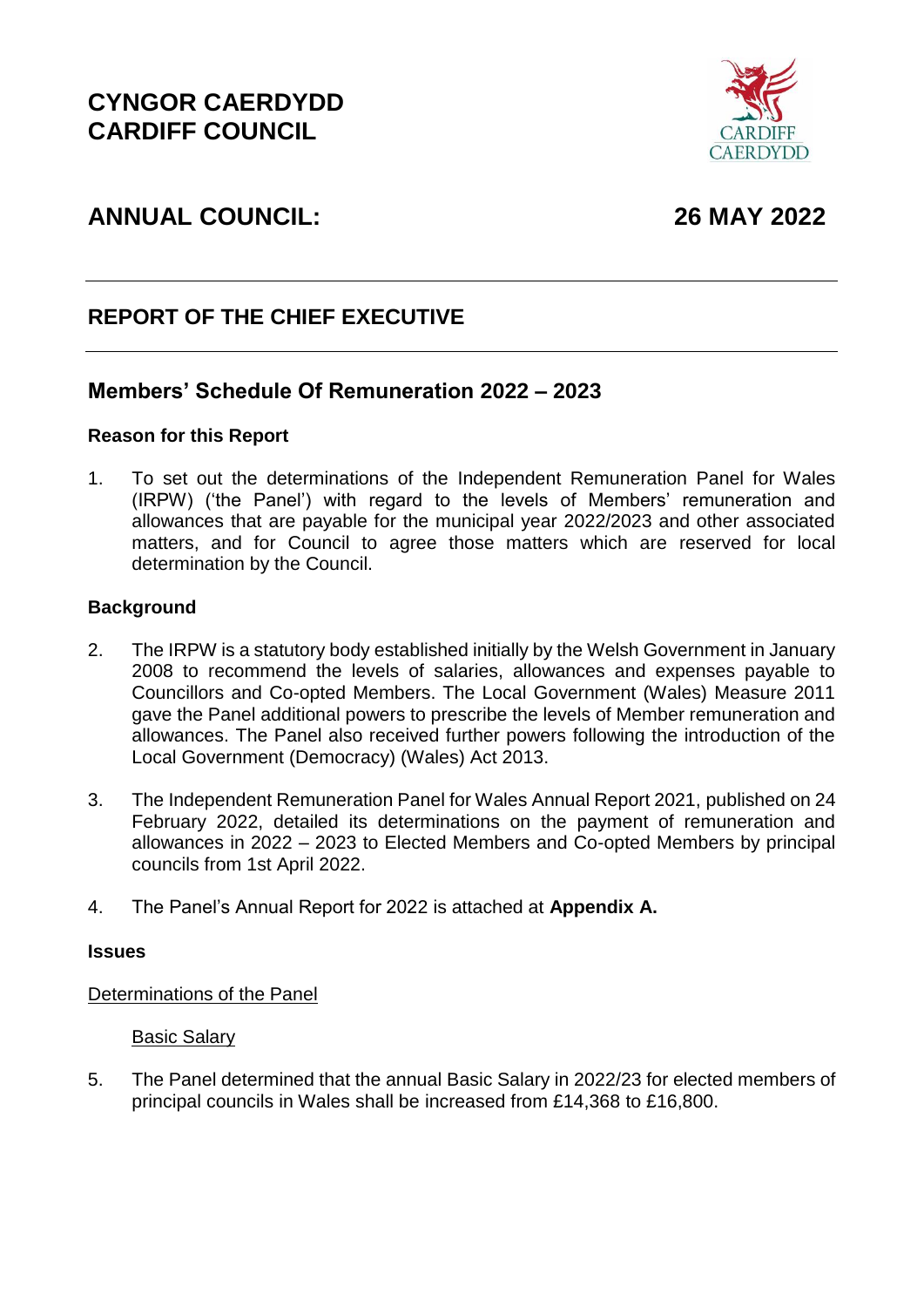## Senior Salaries

6. The annual Senior Salaries payable in 2022 - 2023 as prescribed by the Panel and applicable to the Council are increased at the same rate as basic salaries and are as follows:

| <b>Bands of</b><br><b>Responsibility</b> | Role(s)                                                                                                                                                                                                                           | <b>Senior Salaries</b><br>determined by the Panel<br>for 2021/22<br>(inclusive of Basic Salary) |
|------------------------------------------|-----------------------------------------------------------------------------------------------------------------------------------------------------------------------------------------------------------------------------------|-------------------------------------------------------------------------------------------------|
| Band 1                                   | Leader                                                                                                                                                                                                                            | £63,000                                                                                         |
|                                          | Deputy Leader                                                                                                                                                                                                                     | £44,100                                                                                         |
| Band 2                                   | <b>Cabinet Members</b>                                                                                                                                                                                                            | £37,800                                                                                         |
| Band 3                                   | Committee Chairs (if<br>remunerated)                                                                                                                                                                                              | £25,593                                                                                         |
| Band 4                                   | Leader of largest Opposition<br>Group                                                                                                                                                                                             | £25,593                                                                                         |
| Band 5                                   | Leader(s) of other political<br>group(s) 'a political group<br>other than controlling/largest<br>opposition group (if any)<br>which comprises not less than<br>ten per cent of the members<br>of the Council'<br>(if remunerated) | £20,540                                                                                         |

#### Allocation of Senior Salary Positions

- 7. The Panel has determined that there is no change to the maximum number of the Council's membership that is eligible to receive a Senior Salary in 2022/23. In Cardiff (Population Group A), the maximum number of Senior Salary positions is **19**, excluding Civic Salary positions.
- 8. In the previous administration the following 19 posts were in receipt of a senior salary:

| <b>Bands of</b><br><b>Responsibility</b> | Role(s)                                                  | <b>No. of Senior Salary</b><br><b>Positions</b> |
|------------------------------------------|----------------------------------------------------------|-------------------------------------------------|
| Band 1                                   | Leader                                                   |                                                 |
|                                          | Deputy Leader                                            |                                                 |
| Band 2                                   | <b>Other Cabinet Members</b>                             | 8                                               |
| Band 3                                   | <b>Scrutiny Chairs</b>                                   | 5                                               |
|                                          | <b>Planning Committee Chair</b>                          |                                                 |
|                                          | Licensing / Public Protection<br><b>Committees Chair</b> |                                                 |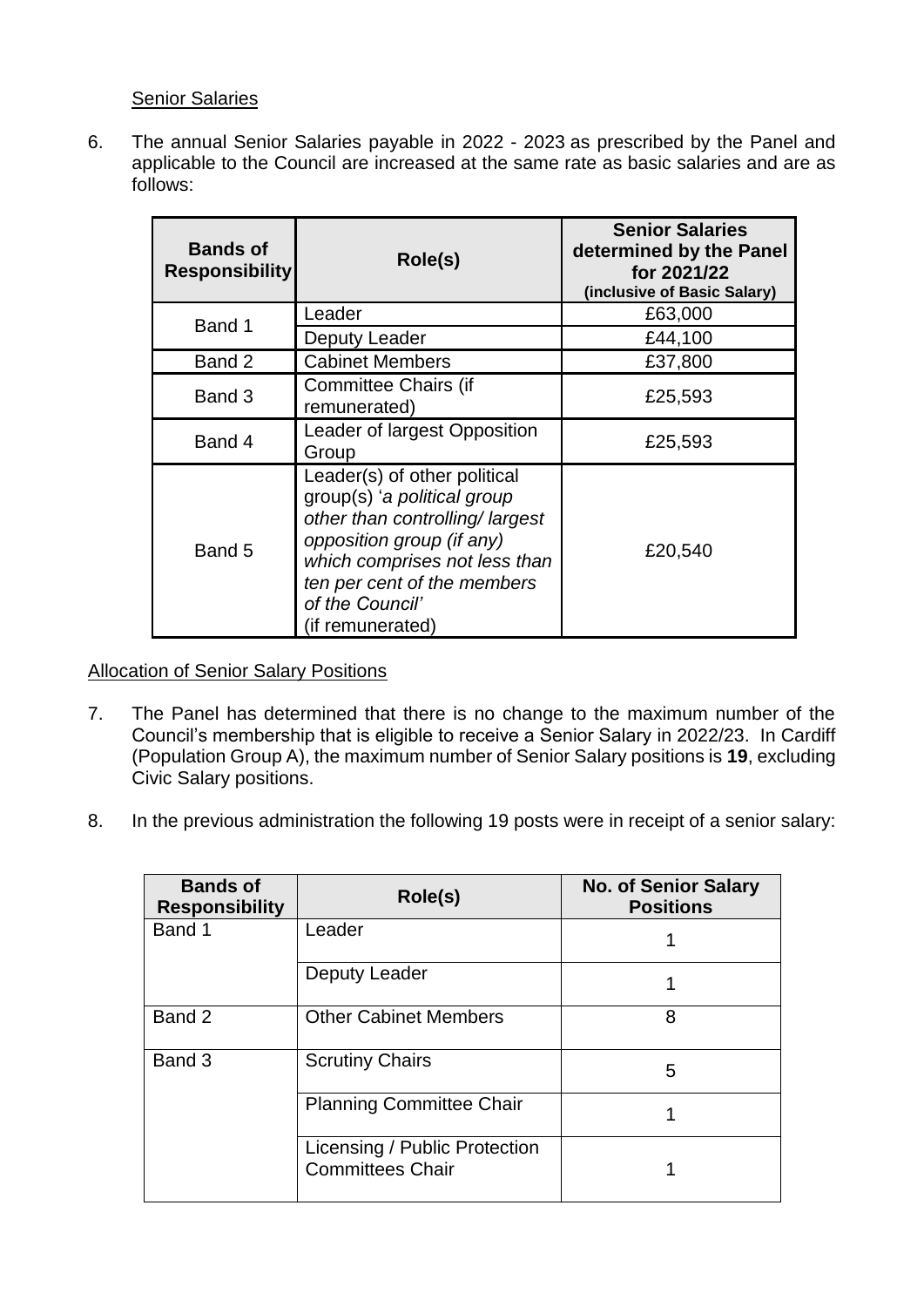| <b>Bands of</b><br><b>Responsibility</b> | Role(s)               |       | <b>No. of Senior Salary</b><br><b>Positions</b> |
|------------------------------------------|-----------------------|-------|-------------------------------------------------|
| Band 4                                   | Leader of the largest |       |                                                 |
|                                          | opposition group      |       |                                                 |
|                                          | (Conservative Group)  |       |                                                 |
| Band 5                                   | Leader of the Liberal |       |                                                 |
|                                          | <b>Democrat Group</b> |       |                                                 |
|                                          |                       | Total | 19                                              |

## Job Sharing Arrangements

- 9. The Local Government and Elections Act (Wales) 2021 established new arrangements for job sharing for executive leaders and executive members. The Act makes provision:
	- a. requiring local authorities to include in their executive arrangements provision for enabling two or more councillors to share an office on an executive, including the office of executive leader
	- b. changing the maximum number of members of an executive when members of the executive share an office and
	- c. about voting and quorum where members of an executive share office.
- 10. The Leader (Elect) of Cardiff Council has proposed his new Cabinet structure which includes the following job-sharing roles.
	- a. **Social Services Portfolio (Job Sharing)**
		- Cabinet Member for Social Services (Children's Services)
		- Cabinet Member for Social Services (Adult Services)
	- b. **Transport and Strategic Planning Portfolio (Job Sharing)**
		- Cabinet Member for Strategic Planning & Transport (Strategic Planning)
		- Cabinet Member for Strategic Planning & Transport (Transport)
	- c. **Tackling Poverty, Equality & Public Health (Job Sharing)**
		- Cabinet Member for Tackling Poverty, Equalities and Public Health (Equalities and Public Health)
		- Cabinet Member for Tackling Poverty, Equalities and Public Health (Tackling Poverty & Supporting Young People)
- 11. The three shared portfolios will be divided into equal areas of responsibility and the whole portfolio will be covered by the one of the job sharers in the absence of the other. This will enable each of the job sharers to receive an equal share of the available remuneration as outlined below:
	- a. Band 2 Salary of £37,800 minus the Basic Salary of £16,800 = £21,000
	- b. £21,000 divided equally for two job sharers = £10,500
	- c. Plus the Basic Salary of £16,800 for each Job Sharer = £27,300 for each Cabinet Member Job sharer.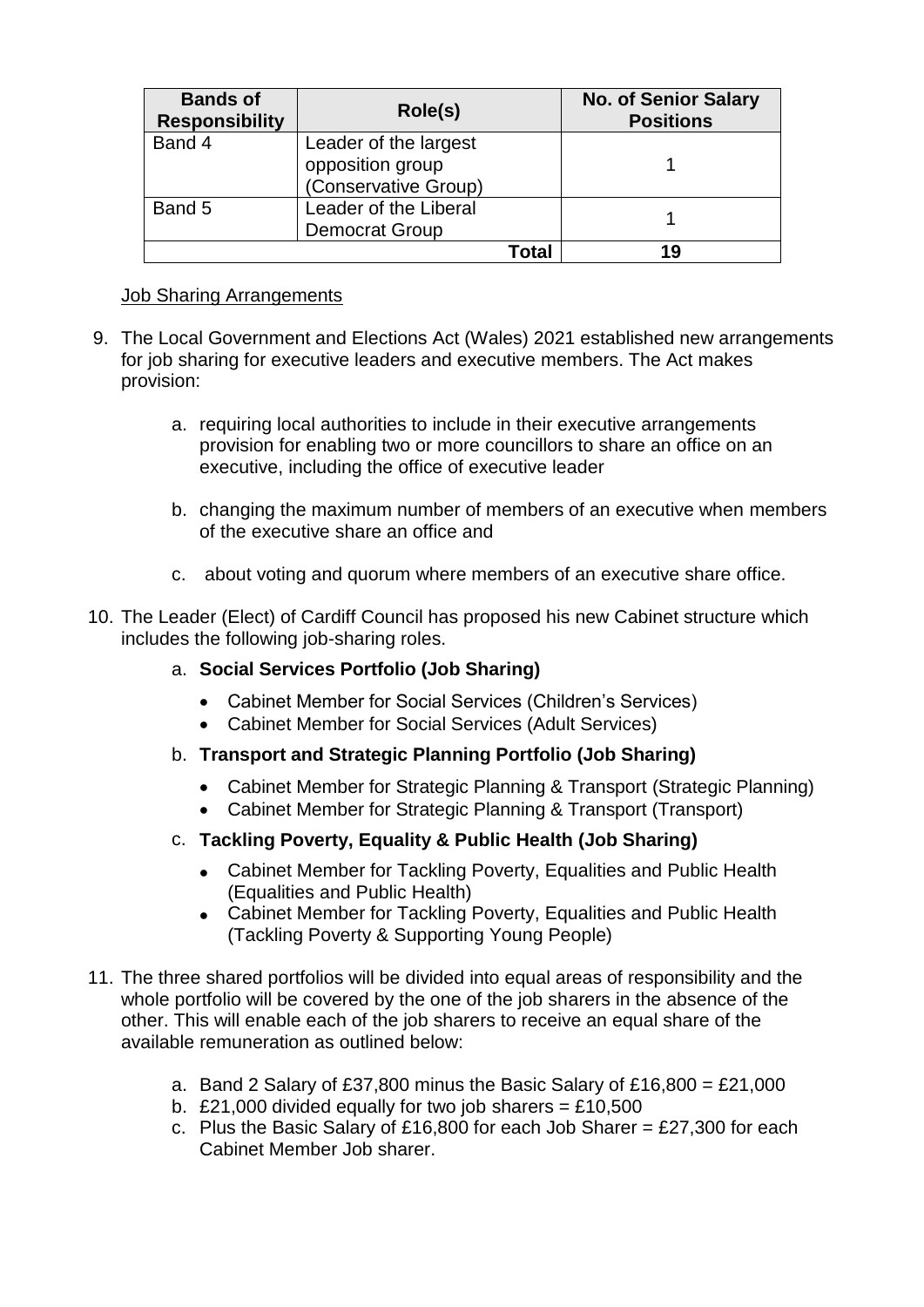- 12. This will increase the number of Cabinet Member senior salaries from 10 to 13 and the total number of senior salary holders from 19 to 22.
- 13. The IRPW has been consulted on these proposals and has confirmed that they meet the requirements of paragraph 3.29 of its Annual Report 2022-2023 for job sharing.
- 14. Council is requested to approve the number and allocation of Senior Salary positions, as set out in paragraphs 8 and 10 of this report.

#### Civic Salaries

15. The IRPW has determined that where paid, a Civic Head must be paid a Band 3 salary of £25,593 and, where paid, a Deputy Civic Head must be paid a Band 5 salary of £20,540 with effect from 1 April 2022.

#### Payments to Co-opted Members of Principal Councils

- 16. The Panel prescribed a £210 daily rate for ordinary co-opted members (with voting rights) to recognise the important role that co-opted members undertake. Chairs of Standards and Ethics Committee and the Governance and Audit Committee are prescribed a daily rate of £268.
- 17. Payment must be made for travel and preparation time; committee and other types of meetings as well as other activities, including training, as set out in Determinations 37 to 42 of the Annual Report.

#### Contribution towards Costs of Care and Personal Assistance (CPA)

- 18. To enable people who have personal support needs and or caring responsibilities to carry out their duties effectively as a member of an authority, the Panel believes that additional costs of care required to carry out approved duties should not deter any individual from becoming and remaining a member of an authority or limit their ability to carry out the role. The Panel has adopted specific principles related to support for the costs of care which were the subject of a Supplementary Report published in February 2020.
- 19. The Panel reviewed the maximum monthly payment in 2021 in recognition that this had not changed for several years. Information indicated that monthly costs and claims vary considerably. These can depend on the number of dependants, their ages and other factors. Therefore the monthly cap will be replaced with the following arrangements:
	- Formal (registered with Care Inspectorate Wales) care costs to be paid as evidenced.
	- Informal (unregistered) care costs to be paid up to a maximum rate equivalent to the Real UK Living Wage at the time the costs are incurred. These hourly rates have been defined by the [Living Wage Foundation](https://www.livingwage.org.uk/what-real-living-wage)
- 20. Claims must be for the additional costs incurred by members to enable them to carry out official business or approved duties. The authority must ensure that any payments made are appropriately linked to official business or approved duty. Payment shall only be made on production of receipts from the care provider. The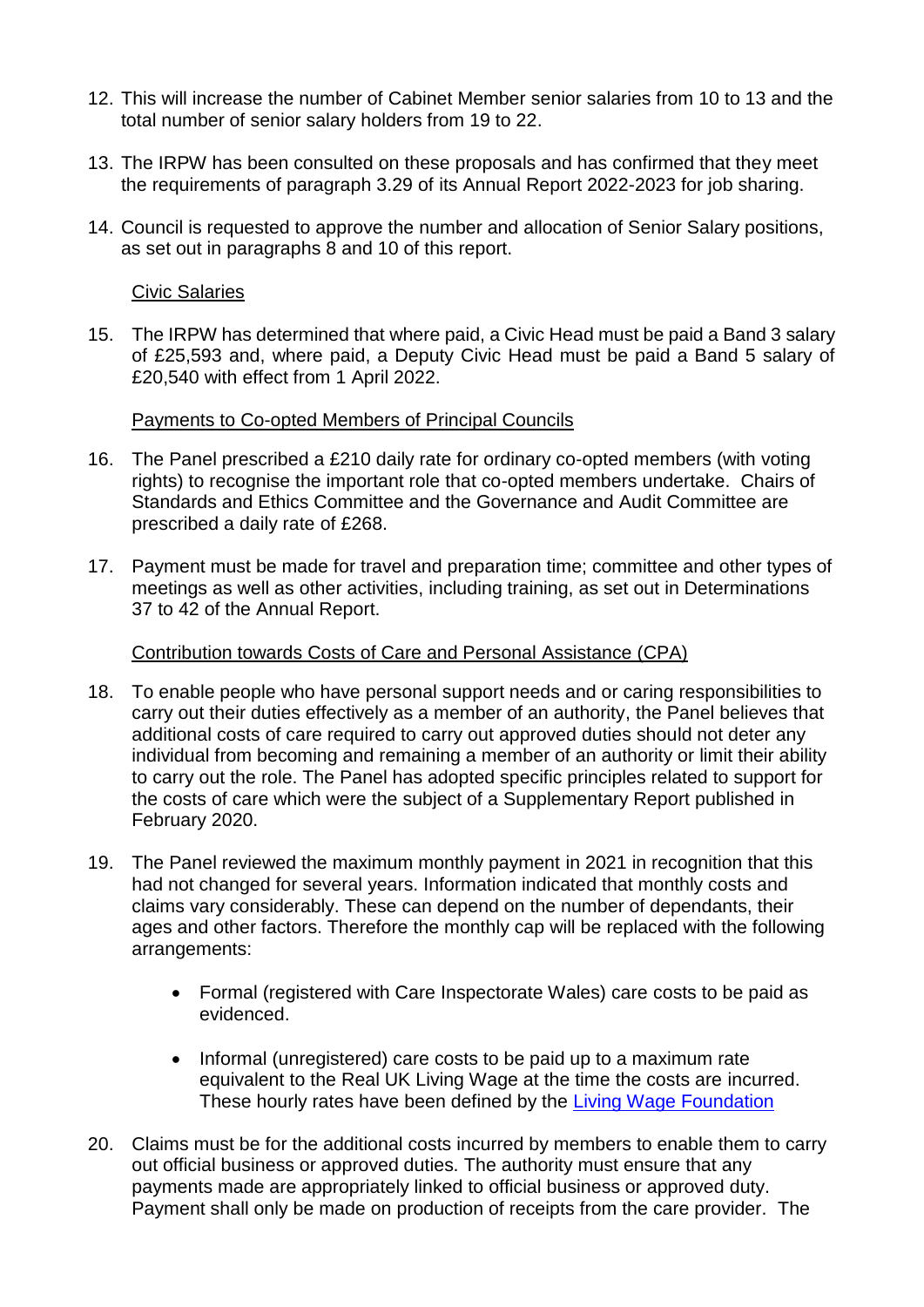Panel has clarified that care costs cannot be paid to someone who is a part of a member's household.

#### Members' Schedule of Remuneration 2022-2023

- 21. The IRPW issued a revised Schedule of Remuneration proforma which was approved by Council on 27 May 2021. It recommended its use by all local authorities in order to promote best practice and assist with consistency in the production of such schedules within Wales. Specific sections within the document can be amended in order to suit each Authority's own particular circumstances; however, it should be noted that use of the proforma is not mandatory.
- 22. In accordance with the IRPW Regulations, the Council must make arrangements for the publication of the Schedule within the authority area and the Schedule must be sent to the IRPW as soon as practicable after determination and not later than 31 July in the year to which it applies.

## **Legal Implications**

- 23. The legal framework is set by Part 8 of the Local Government (Wales) Measure 2011 ("the Measure"), under which the Independent Remuneration Panel for Wales ("the Panel") is given functions relating to payments to Councillors and Councillors' pensions (s.142 of the Measure). The Panel is required to publish an annual report on the exercise of its functions with respect to each financial year (s.143 of the Measure); and the Council must comply with the requirements imposed on it by the Panel's Annual Report (s.153 of the Measure).
- 24. As set out in the body of the report, the Council is required to produce and maintain an annual Schedule of Remuneration *('the Schedule')*, which must be published and sent to the IRPW as soon as practicable after determination and not later than 31 July in the year to which it applies.
- 25. All Members entitled to receive payment have a personal interest in this report which should be declared. However, paragraph 12.2 (b)(iv) of the Code of Conduct states that you will not be regarded as having a prejudicial interest in any business of the Council relating to remuneration or an allowance or payment or pension made in accordance with the Local Government (Wales) Measure 2011 or the Local Government and Housing Act 1989. This means all Members may debate and vote on the recommendations in this report.

#### **Financial Implications**

26. The overall financial allocation for Members' Remuneration in 2022/23 is £1.871 million, the costs are to be contained within the budget allocated.

## **RECOMMENDATIONS**

The Council is recommended to:

a. note the determinations of the Independent Remuneration Panel for Wales (IRPW) in its Annual Report published on 24 February 2022 attached as **Appendix A**.